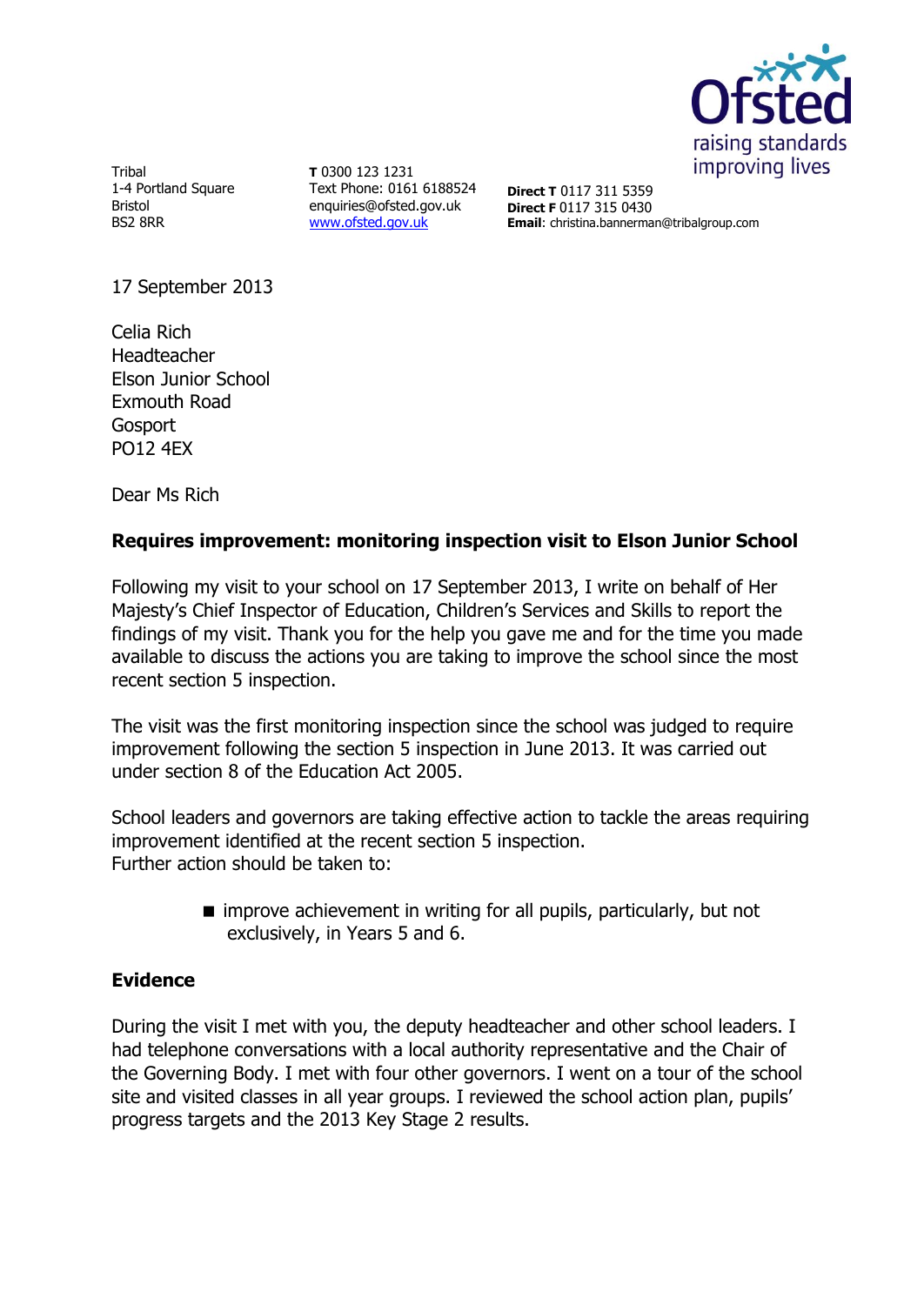

# **Context**

Since the section 5 inspection two teachers have left the school. There have been a number of changes made to leadership roles and responsibilities. Two new teachers have been appointed to year leader roles in Years 3 and 5 respectively. Years 4 and 6 now have leaders appointed from within the teaching staff. The leader for mathematics has been promoted to assistant headteacher. The special educational needs leader is currently on maternity leave and her role is being covered by a seconded special needs coordinator for one day per week, working with another teacher to strengthen leadership capacity in this area. Learning support assistants have now been assigned to year groups and classes.

## **Main findings**

Since the section 5 inspection in June school leaders have taken decisive and prompt action to improve teaching and raise standards in English and mathematics. Changes to leadership responsibilities focus on the areas identified for improvement. Wisely, school leaders have been given sufficient time to fulfil their roles and are in the process of creating better systems to help them check the quality of teaching, the standard of work in pupils' books and to evaluate assessments. New appointments to leadership roles are strategic and target the areas of most need, notably Year 5 pupils who must make rapid and sustained progress in order to meet national expectations by the end of Year 6. A new teacher has also been appointed to lead teaching in Year 3 to ensure that pupils' additional needs are identified quickly and gaps closed. Training is scheduled for school leaders to make better use of information about pupils' levels and progress. This training will be extended to all staff.

Shrewd deployment of teaching staff and learning support assistants across all year groups is now in place. School leaders have ensured that there are opportunities to share from good or outstanding practice in all year groups. Teachers now work in cohesive teams to plan and review their work and the progress of their pupils. Learning support assistants have been carefully placed with targeted groups and have been given better direction and training to support their work with these pupils.

School leaders and governors recognise that at the time of the section 5 inspection they had not evaluated sufficiently closely the impact of provision on disabled pupils and those with special educational needs. Helpful and more focused plans are in place to improve identification of individual pupils' needs and to make sure that any extra help is having a direct impact on pupils' attainment and progress.

For all pupils, senior leaders have set challenging targets that are checked at key points during the year. It is clear from speaking to teachers that their expectations have been raised: school leaders are determined that pupils will achieve results that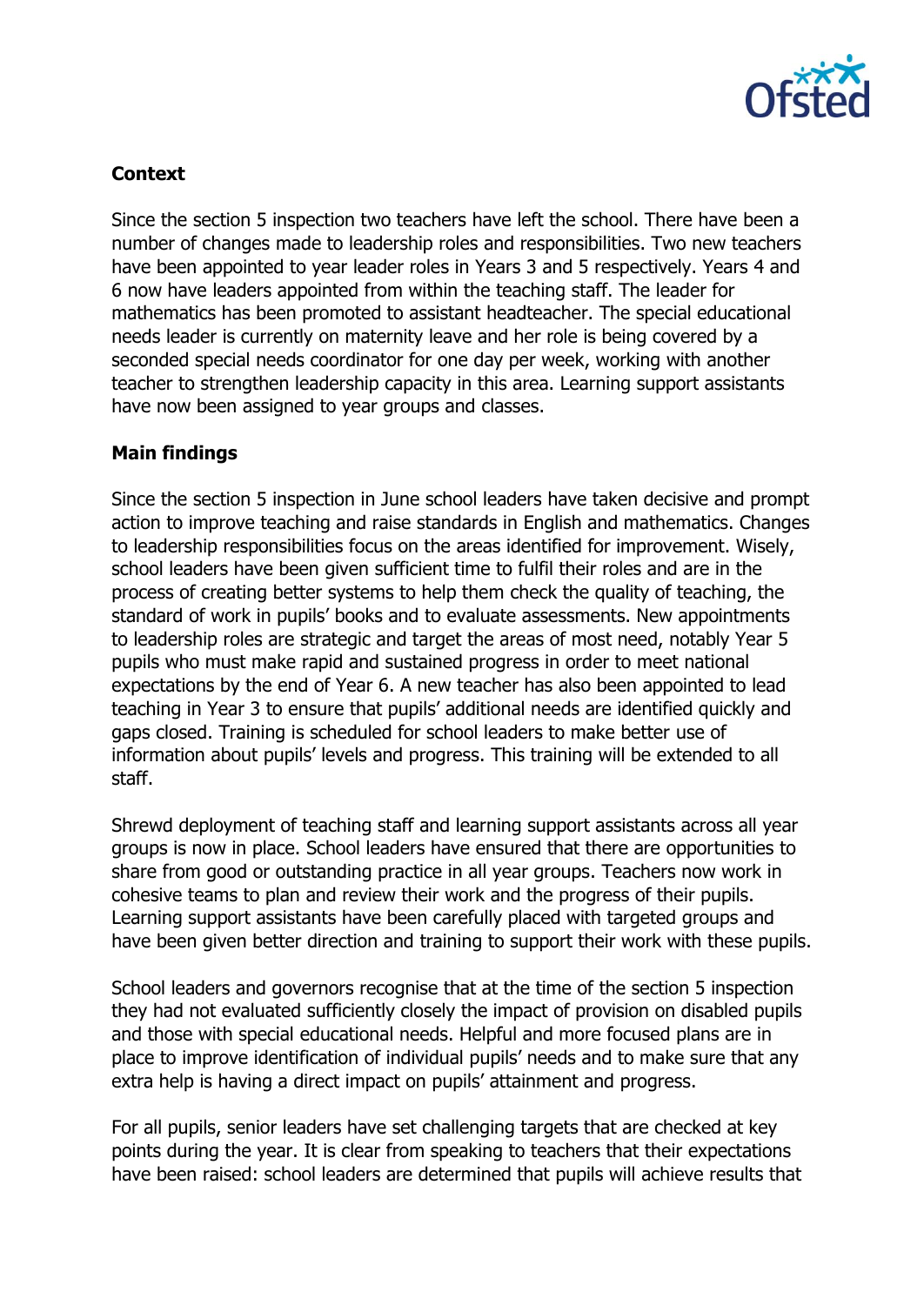

compare favourably with national averages and are fully aware that this means that some pupils need to catch up rapidly.

Improvements to teaching since the section 5 inspection have focused on developing greater independence in pupils. School leaders piloted guided group work in mathematics in one year group and have now extended this across the school. Pupils work purposefully in carefully selected groups according to ability, need and topic. They then work independently on challenging tasks, receive precisely targeted teaching from their teachers, or work on tasks managed by learning support assistants, supervised closely by teachers. It is too soon to measure the impact of this approach on pupils' overall achievement, but it is clear from evidence provided by school leaders that pupils' interest and self-reliance are improving.

Key Stage Two results in 2013 showed considerable improvement in reading and mathematics when compared with previous years, reflecting the improvements over time in reading and the recent focus on pupils' mathematical knowledge and skills. As in 2012, writing remains weaker than reading and mathematics. School leaders have introduced a set of key principles for neat presentation and handwriting. Further work on targeting writing skills, in addition to learning to write in different genres, is planned.

The new arrangement for teachers to plan jointly in year teams is a growing strength of the school and is beginning to have an impact on the quality of pupils' writing. For example, during the monitoring inspection visit, Year 4 pupils were excited, motivated and challenged by an activity designed to stimulate instructional writing and introduce the topic of the Egyptians. Through a carefully planned group activity of 'mummifying' a real fish, they read and improved their own written instructions, solved problems together and practised their spoken English.

Governors are continuing to challenge the school and push for higher standards, as noted in the section 5 inspection in June 2013. They recognise that they need to sharpen even further their focus on particular groups of pupils at risk of underachievement, particularly those pupils who are disabled or who have special educational needs. They plan to become more involved in school leaders' monitoring of teaching and achievement and contribute even more forcefully to the school's evaluation of the impact of any new approaches.

## **External support**

The local authority has provided useful support for the school including a partnership with a local teaching school and support from the mathematics subject inspector. The school has also benefited from training from the local authority English advisory team and there is further support planned to help improve the provision and outcomes for disabled pupils and those with special educational needs. The lead